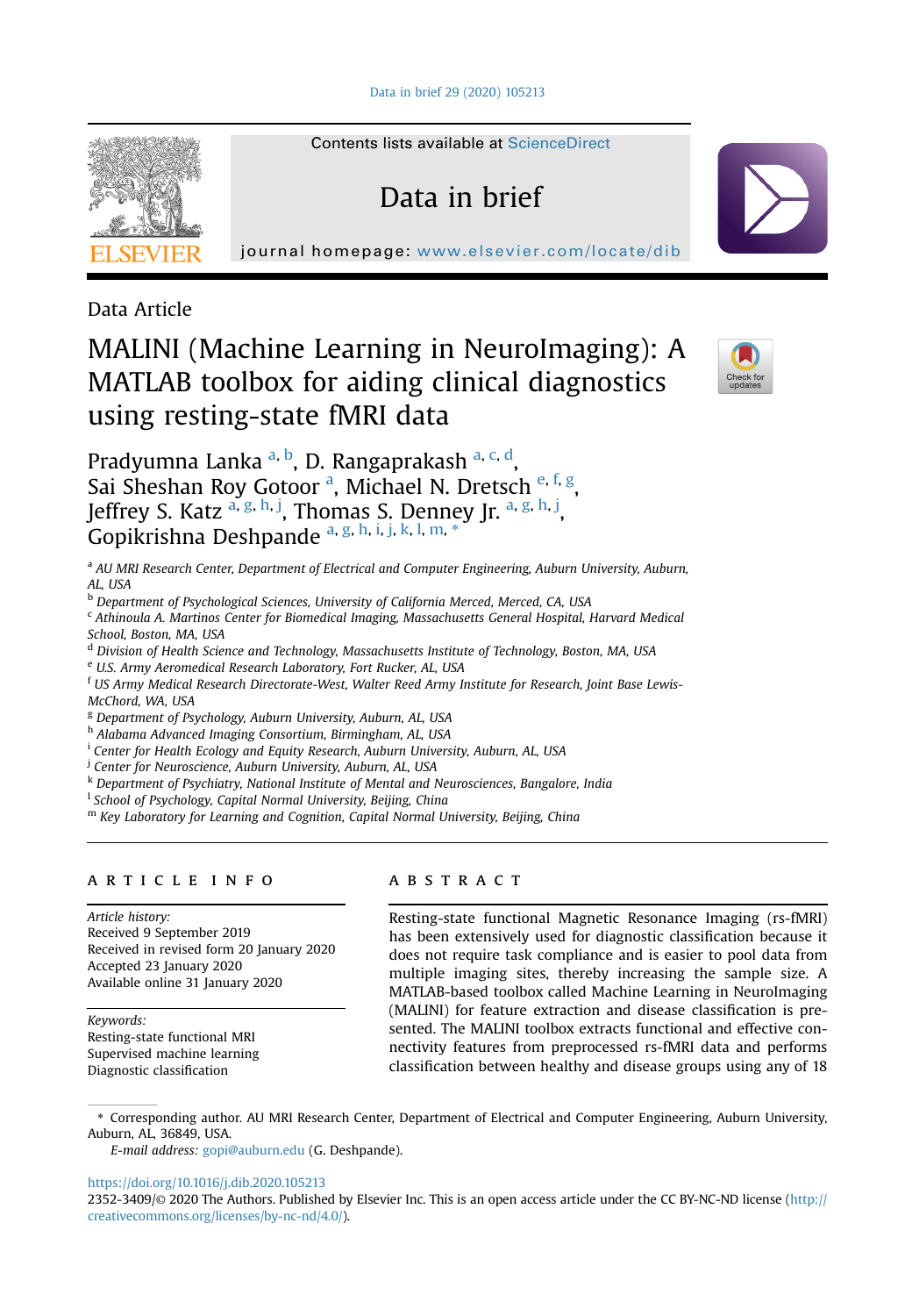Functional connectivity Autism ADHD Alzheimer's disease **PTSD** 

popular and widely used machine learning algorithms that are based on diverse principles. A consensus classifier combining the power of multiple classifiers is also presented. The utility of the toolbox is illustrated by accompanying data consisting of restingstate functional connectivity features from healthy controls and subjects with various brain-based disorders: autism spectrum disorder from autism brain imaging data exchange (ABIDE), Alzheimer's disease and mild cognitive impairment from Alzheimer's disease neuroimaging initiative (ADNI), attention deficit hyperactivity disorder from ADHD-200, and post-traumatic stress disorder and post-concussion syndrome acquired in-house. Results of classification performed on the above datasets can be obtained from the main article titled "Supervised machine learning for diagnostic classification from large-scale neuroimaging datasets" [1]. The data was divided into homogeneous and heterogeneous splits, such that 80% could be used for training, model building and cross-validation, while the remaining 20% of the data could be used as a hold-out independent test data for replication of the classification performance, to ensure the robustness of the classifiers to population variance in image acquisition site and age of the sample.

© 2020 The Authors. Published by Elsevier Inc. This is an open access article under the CC BY-NC-ND license [\(http://](http://creativecommons.org/licenses/by-nc-nd/4.0/) [creativecommons.org/licenses/by-nc-nd/4.0/\)](http://creativecommons.org/licenses/by-nc-nd/4.0/).

Specifications Table

| Subject area               | Brain imaging                                                                                                                                                                                                                                                                                                                                                                                                                                                     |
|----------------------------|-------------------------------------------------------------------------------------------------------------------------------------------------------------------------------------------------------------------------------------------------------------------------------------------------------------------------------------------------------------------------------------------------------------------------------------------------------------------|
| More specific subject area | Functional magnetic resonance imaging, Diagnostic classification, Resting state                                                                                                                                                                                                                                                                                                                                                                                   |
|                            | functional connectivity (RSFC), Supervised machine learning classifiers                                                                                                                                                                                                                                                                                                                                                                                           |
| Type of data               | <b>MATLAB Toolbox, tables</b>                                                                                                                                                                                                                                                                                                                                                                                                                                     |
| How data was acquired      | 3T MRI scanners, resting-state functional MRI                                                                                                                                                                                                                                                                                                                                                                                                                     |
| Data format                | Raw, Analyzed                                                                                                                                                                                                                                                                                                                                                                                                                                                     |
| Experimental factors       | Resting-state functional connectivity-based features from healthy controls and autism<br>spectrum disorder (ASD) from autism brain imaging data exchange (ABIDE), Alzheimer's<br>disease (AD) and mild cognitive impairment (MCI) from Alzheimer's disease<br>neuroimaging initiative (ADNI), attention deficit hyperactivity disorder (ADHD) from<br>ADHD-200 and post-traumatic stress disorder (PTSD) and post-concussion syndrome<br>(PCS) acquired in-house. |
| Experimental features      | Resting-state: participants were requested to have their eyes open and were asked to<br>not think of anything specific. Functional connectivity features calculated from resting-<br>state functional Magnetic Resonance Imaging (Rs-fMRI) volumes. The data was further<br>divided into two samples for training and testing. Various splits were performed<br>resulting in both homogeneous and heterogeneous samples.                                          |
| Data source location       | USA, Germany, Netherlands, Belgium, Ireland, China                                                                                                                                                                                                                                                                                                                                                                                                                |
| Data accessibility         | The raw resting-state functional connectivity data is available with this article. The<br>toolbox and the data can also be found at the following URL: https://github.com/<br>pradlanka/malini                                                                                                                                                                                                                                                                    |
| Related research article   | P. Lanka, D. Rangaprakash, M.N. Dretsch, J.S. Katz, T.S. Denney Jr., G. Deshpande,<br>Supervised machine learning for diagnostic classification from large-scale<br>neuroimaging datasets, Brain Imaging and Behavior (2019) in press, https://doi.org/<br>10.1007/s11682-019-00191-8 [1].                                                                                                                                                                        |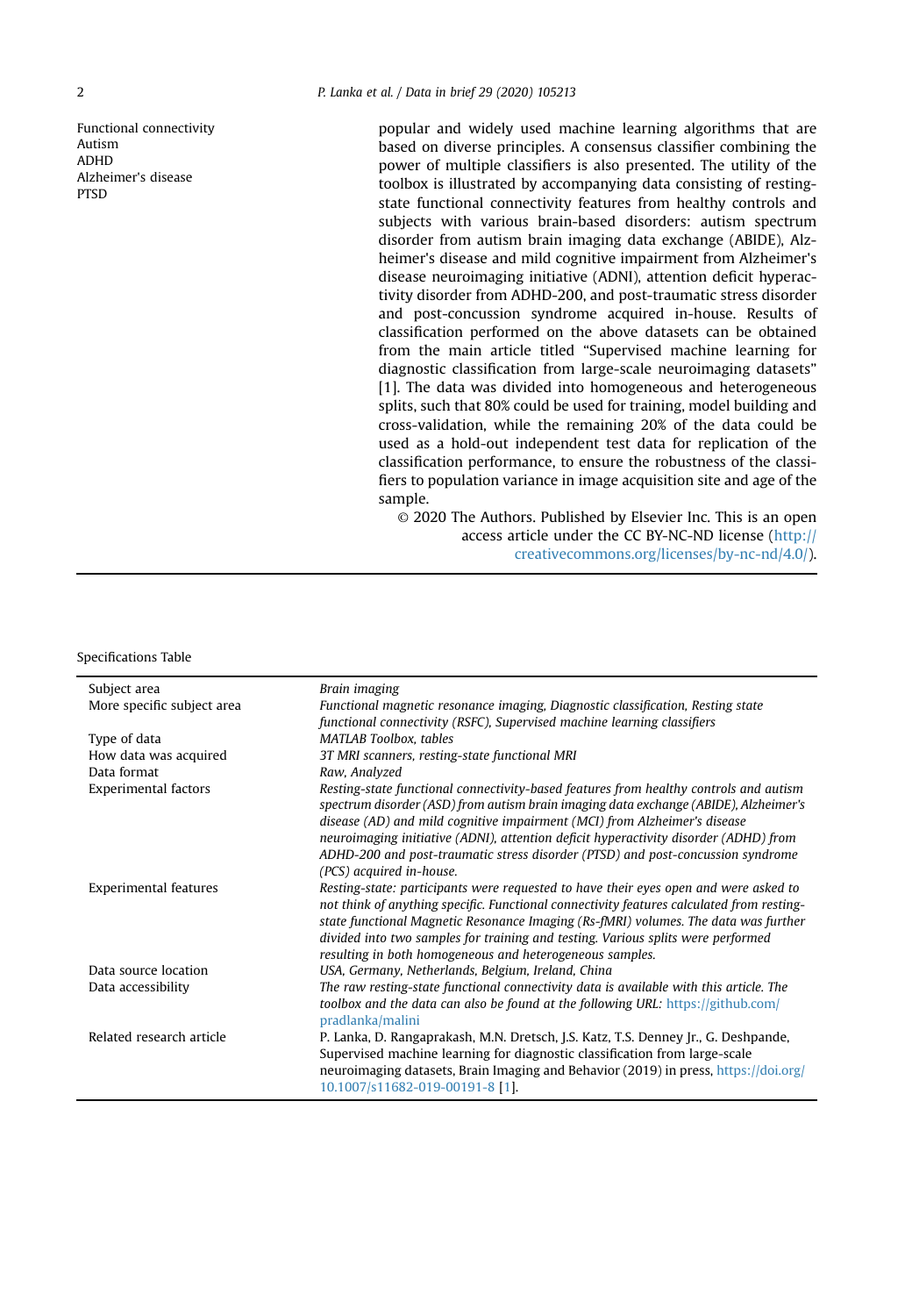#### Value of the Data

- Our data can be used for replication, benchmarking and testing the performance of various machine learning algorithms to classify neurological diseases.
- These datasets would provide machine learning enthusiasts, who are not from the field of neuroimaging, an opportunity to explore disease classification without any prior knowledge or experience in either neuroscience or neuroimaging. However, researchers from outside the field of neuroimaging must familiarize themselves with the nuances, caveats, and limitations of the application of machine learning to questions of clinical diagnosis using neuroimaging-derived features before using these methods  $[1-3]$  $[1-3]$  $[1-3]$  $[1-3]$ .
- The MALINI toolbox provides a one-stop solution for extracting the BOLD time series from regions in the CC200 template [[4](#page-7-0)] and other brain parcellation templates, calculation of connectivity-based features from pre-processed fMRI data, and disease classification from the extracted features.
- The toolbox we include has 18 different machine learning algorithms embedded within it which can be used for disease classification. Further, consensus classification, by combining inferences from multiple classifiers, is also available. The code in the toolbox can be modified to include other machine learning classifiers as well.

#### 1. Data

We utilized resting-state functional magnetic resonance imaging (rs-fMRI) data from several opensource neuroimaging databases such as autism brain imaging data exchange (ABIDE), Alzheimer's disease neuroimaging initiative (ADNI) and attention deficit hyperactivity disorder (ADHD-200) sample. The data also includes post-traumatic stress disorder (PTSD) data acquired at the Auburn University MRI Research Center. Along with this paper, we present tables with functional connectivity features from the 4 disorders/diseases for homogeneous and heterogeneous splits of the data for training/validation and testing as excel files. More information about the data and the splits can be obtained from the main paper corresponding to this article: Lanka et al. (2019) [\[1\]](#page-7-0). Tables with the labels corresponding to brain structures for the functional connectivity paths are included as well as excel files. The toolbox contains MATLAB script files for implementing machine learning algorithms.

#### 2. Experimental design, materials and methods

Resting-state functional connectivity was estimated using data obtained from the ABIDE database which includes 556 healthy controls, 93 with Asperger's syndrome and 339 with Autism [\[5](#page-7-0)]. More information about the data can be obtained from [http://fcon\\_1000.projects.nitrc.org/indi/abide/index.](http://fcon_1000.projects.nitrc.org/indi/abide/index.html) [html](http://fcon_1000.projects.nitrc.org/indi/abide/index.html). The data for ADHD was released by the ADHD-200 consortium [\[6](#page-7-0)]. The ADHD-200 dataset includes 573 healthy controls, 208 subjects with ADHD-C (Combined), 13 subjects with subtype ADHD-H (hyperactive), and 136 subjects with ADHD-I (inattentive), a total of 930 subjects [\[8](#page-7-0)]. Further information can be obtained from [http://fcon\\_1000.projects.nitrc.org/indi/adhd200](http://fcon_1000.projects.nitrc.org/indi/adhd200). Data for the mild cognitive impairment (MCI) and Alzheimer's disease was obtained from ADNI database. The data contains 132 subjects with 34 subjects diagnosed with early mild cognitive impairment (EMCI), 34 with late mild cognitive impairment (LMCI), 29 with Alzheimer's disease (AD) and 35 matched healthy controls [[7\]](#page-7-0). More information about this database can be obtained from [http://adni.loni.usc.](http://adni.loni.usc.edu) [edu](http://adni.loni.usc.edu).

Unlike the other three datasets, the data for subjects with PTSD and post-concussion syndrome (PCS) were acquired in-house at the Auburn University MRI Research Center. It consists of rs-fMRI data acquired from 87 active duty male US Army soldiers (who served in the wars in Iraq and/or Afghanistan) with 28 combat controls, 17 diagnosed with only PTSD, and 42 diagnosed with both PCS and PTSD. The subject groups were matched for age, race, education and deployment history. More information about the diagnosis of the subjects for PTSD or for both PCS and PTSD can be found in Lanka et al. [[1\]](#page-7-0) as well as in our previous publications  $[9-12]$  $[9-12]$  $[9-12]$  $[9-12]$ . The procedure and the protocols in this study were approved by the Auburn University Institutional Review Board (IRB) and the Headquarters U.S. Army Medical Research and Material Command, IRB (HQ USAMRMC IRB). The participants were scanned in a Siemens 3T MAGNETOM Verio Scanner (Siemens, Erlangen, Germany) with a 32-channel head coil. Two runs of resting-state data were acquired from all subjects using a T2\* weighted multiband echo-planar imaging (EPI) sequence with the following acquisition parameters: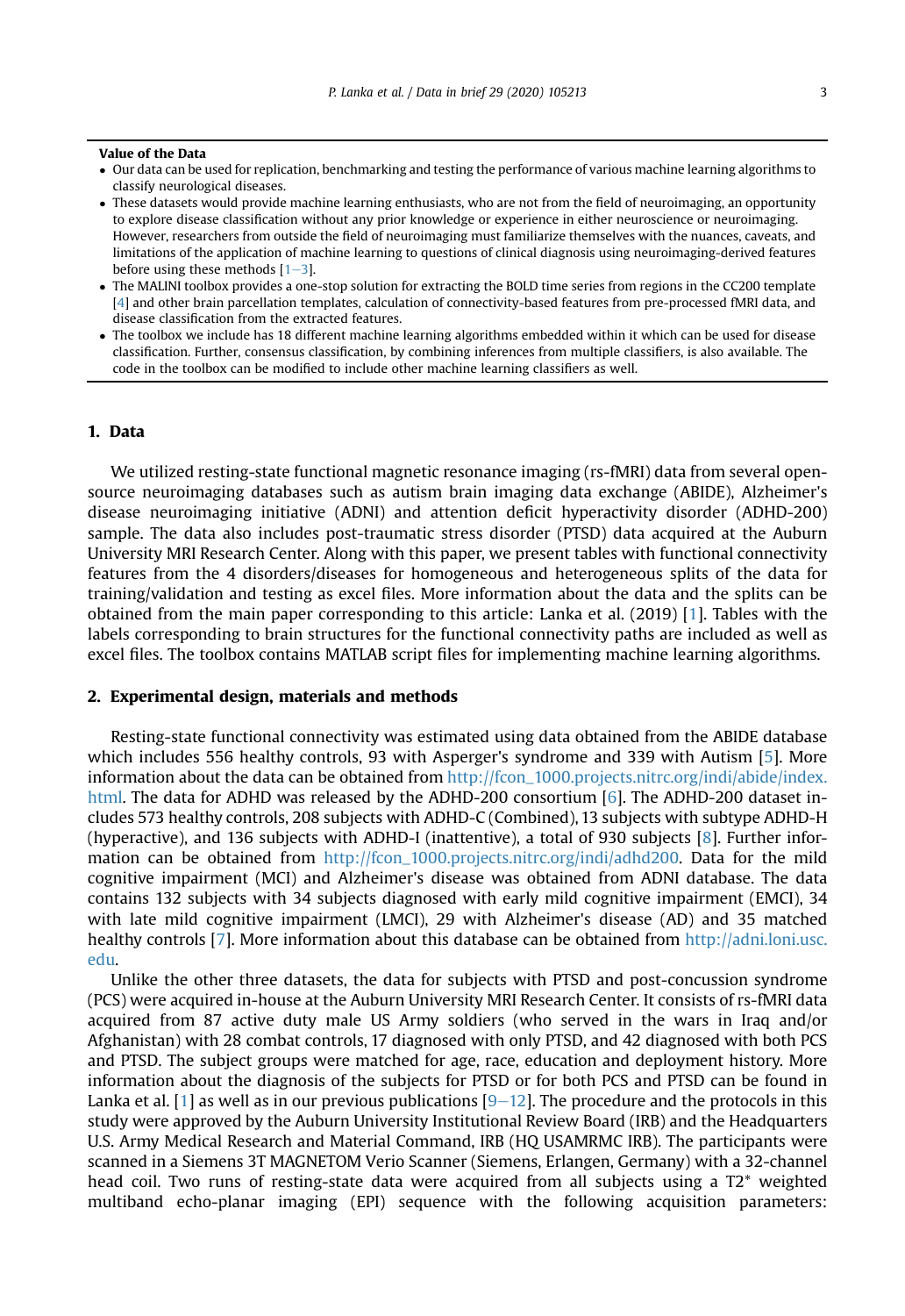TR = 600 ms, TE = 30 ms, FA = 55°, multiband factor = 2, Voxel size =  $3 \times 3 \times 5$  mm<sup>3</sup> and 1000 time points. It must be noted that the brain coverage for the volumes was limited to just the cortical and subcortical structures, with the cerebellum excluded.

#### 2.1. Pre-processing of resting-state fMRI data and calculation of functional connectivity

Data Processing Assistant for Resting-State fMRI Toolbox (DPARSF) [\[13](#page-8-0)] was used for preprocessing the rs-fMRI data. Pre-processing steps included slice timing correction, 3D volume realignment, coregistration of the T1-weighed structural image to the mean functional image, nuisance variable regression which included linear detrending, mean global signal, white matter and cerebrospinal fluid signals and 6 motion parameters. The data were normalized to Montreal Neurological Institute (MNI) template. The blood-oxygen-level-dependent (BOLD) time series from every voxel in the brain was deconvolved by estimating the voxel-specific hemodynamic response function (HRF) using a blind deconvolution procedure to obtain the latent neural signals [[14\]](#page-8-0). The data were then temporally filtered with a band pass filter of bandwidth  $0.01-0.1$  Hz. Mean time series were extracted from 200 functionally homogeneous brain regions as defined by the CC200 template [[4](#page-7-0)]. After extracting the time series, pair-wise functional connectivity (FC) between the 200 regions was calculated as the Pearson's correlation coefficient between pairs of time series, giving us a total of 19,900 FC values. These connectivity values were then used as features for the classification procedure. For ADHD and PTSD datasets, we did not have whole brain coverage. Therefore, time series were obtained from only 190 regions and 125 regions respectively, lowering the number of functional connectivity paths in the data. The connectivity measures for two of the datasets we release with this paper (ABIDE and ADHD) are from publicly available databases containing resting-state fMRI data obtained from different sites with different TRs. However, the PTSD dataset was acquired in-house using the same scanner and scanning parameters while ADNI data that we have employed was also acquired on the same scanner with identical parameters. The classifier accuracy on PTSD and ADNI datasets would represent performance in a more homogeneous dataset.

#### 2.2. Data splits for training/validation and hold-out test data

For each of the four neuroimaging datasets, we split the entire data into two sets: 80% of the data can be used for training/validation, and the remaining 20% can be used as an independent hold-out test data for replicating the classification performance. In a few data splits, the training/validation and test data came from homogeneous populations, i.e. they were matched for age and acquisition site. In some other splits, the training/validation and hold-out test data were not matched, i.e. they had different age range or acquisition site. Therefore, training/validation and the test data for the heterogeneous splits were matched in race, gender and education but differed in either age range or acquisition site (but not both). For the homogeneous split, the training/validation data and the test data were matched, in all the factors described above along with age and acquisition site. There are two heterogeneous splits (differing in age range or acquisition site) for ABIDE data, and one heterogonous split (differing in age range) for PTSD and ADNI. For ADHD, unlike the other three datasets, the data was split into training/ validation and test data as released by the ADHD-200 consortium [[6\]](#page-7-0). The split information is summarized in [Fig. 1.](#page-4-0) More information on the splits can be obtained from Lanka et al. [[1](#page-7-0)].

The more training data we use, the more the classifier learns and performs better, but the flipside is that we have less data for testing which makes it difficult to estimate the generalizability of the performance of our classifiers. If we used an even split (instead of an 80:20 split), then the classifiers will not have enough data to learn from. Unfortunately, we cannot use cross-validation accuracy as our primary metric of performance given that it is known to inflate performance. Therefore, we split the data into training/validation data (which uses cross-validation) and an independent hold-out test data to essentially illustrate the difficulty in the generalization of machine learning classifiers to differences in data acquisition site and age groups. Given these factors, we chose 80:20 split since it is a commonly used rule-of thumb. This allowed the classifier to have enough training data to learn and still be left with enough independent test data to get an unbiased estimate of the generalization accuracy of the classifier.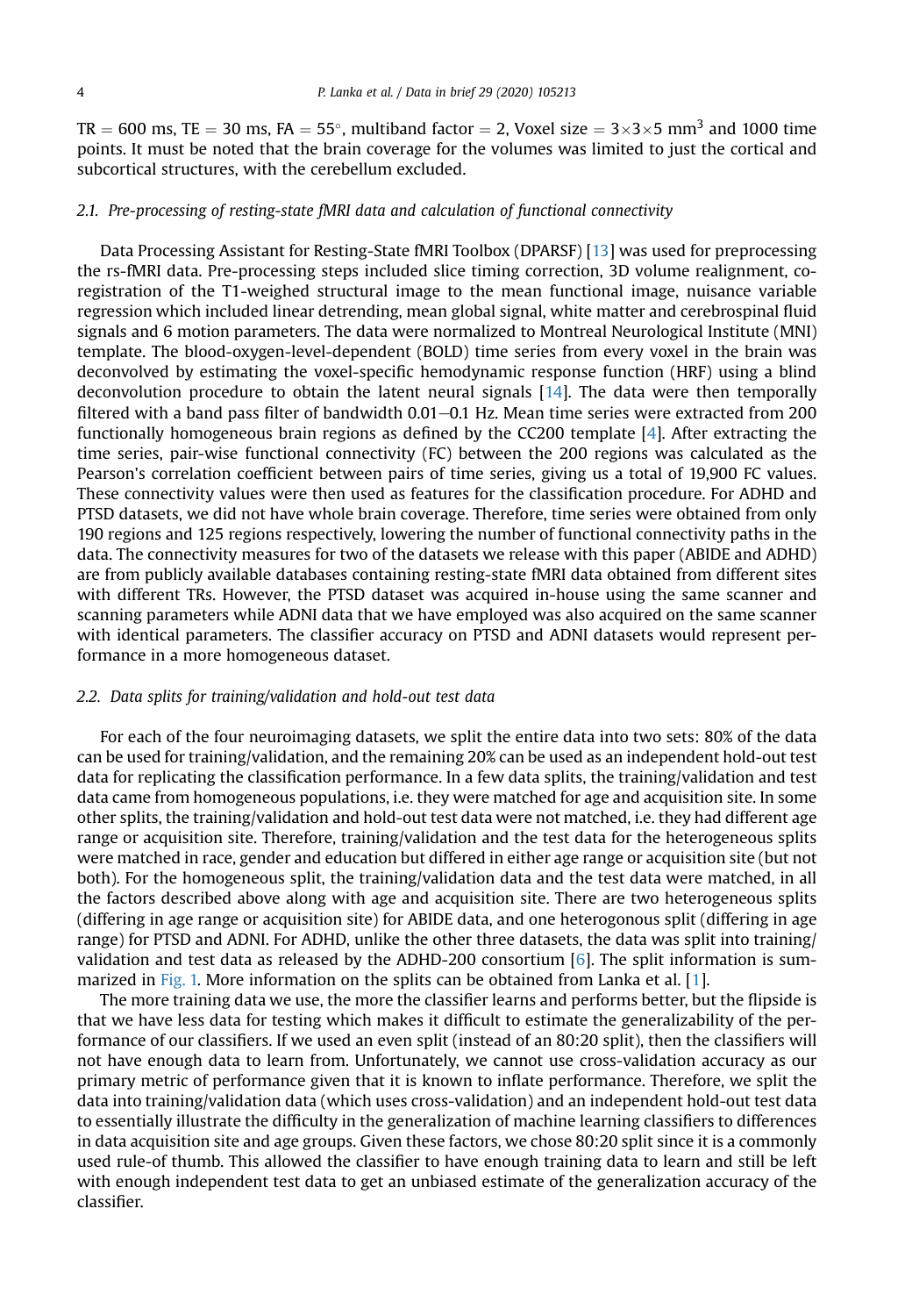

# **Autism Brain Imaging** Data Exchange

#### Different age split

**Matched split** 

|         | <b>Different Acquisition site split</b> |  |
|---------|-----------------------------------------|--|
|         |                                         |  |
| pendent | <b>Training/Validation Independent</b>  |  |

|                       | <b>Training/Validation Independent</b> |                  |                       | <b>Training/Validation Independent</b> |                  |                       | <b>Training/Validati</b> |
|-----------------------|----------------------------------------|------------------|-----------------------|----------------------------------------|------------------|-----------------------|--------------------------|
| <b>Diagnosis</b>      | Data                                   | <b>Test Data</b> | <b>Diagnosis</b>      | Data                                   | <b>Test Data</b> | <b>Diagnosis</b>      | Data                     |
|                       | Age 7-21                               | Age 22-58        |                       | <b>Matched</b>                         | <b>Matched</b>   |                       | <b>12 Institutions</b>   |
| <b>Controls</b>       | 429                                    | 127              | Controls              | 447                                    | 111              | Controls              | 451                      |
| Asperger's            | 63                                     | 30               | Asperger's            | 74                                     | 19               | Asperger's            |                          |
| Autism                | 279                                    | 60               | Autism                | 271                                    | 68               | Autism                | 268                      |
| <b>Total Subjects</b> | 761                                    | 217              | <b>Total Subjects</b> | 791                                    | 198              | <b>Total Subjects</b> | 792                      |



<span id="page-4-0"></span>a



#### **Global Competition** ı

| <b>Diagnosis</b>      | <b>Training/Validation</b><br>Data | Hold-out<br><b>Test Data</b><br>6 imaging sites |  |  |
|-----------------------|------------------------------------|-------------------------------------------------|--|--|
|                       | 7 imaging sites                    |                                                 |  |  |
| <b>Controls</b>       | 479                                | 94                                              |  |  |
| ADHD-C                | 159                                | 49                                              |  |  |
| ADHD-H                | 11                                 | $\overline{2}$                                  |  |  |
| <b>ADHD-I</b>         | 110                                | 26                                              |  |  |
| <b>Total Subjects</b> | 759                                | 171                                             |  |  |

 $\mathbf c$ 

d

 $(AD)$ 

Total Subjects

 $100$ 

#### **PTSD Post-Traumatic Stress Disorder** Different age split **Age-matched split Training/Validation** Independent **Training/Validation** Independent **Test Data Diagnosis Diagnosis** Data **Test Data** Data Age 23-37 Age 38-53 Age 23-53 Age 23-53 Controls 46 10 Controls  $\overline{45}$ 11 PCS & PTSD 66 18 PCS & PTSD 67 17 **PTSD**  $26$ 8 **PTSD** 27  $\overline{\phantom{a}}$ **Total Subjects Total Subjects** 138 36 139 35 **ADNI Alzheimer's Disease Neuroimaging Initiative** Age-matched split Different age split **Training/Validation Training/Validation Independent Test Independent Test** Diagnosis Data Data Data **Data Diagnosis** Age 56-76 Age 77-88 Age 56-88 Age 56-88 Controls 23  $12$ Controls 28 7 **Early Mild Cognitive Early Mild Cognitive** 7 28 6 27 Impairment (EMCI) Impairment (EMCI) Late Mild Cognitive **Late Mild Cognitive** 27  $\overline{\phantom{a}}$ 27  $\overline{z}$ **Impairment (LMCI) Impairment (LMCI) Alzheimer's Disease Alzheimer's Disease**  $22$  $\overline{\phantom{a}}$ 6 23

Fig. 1. Number of subjects in each subgroup after splitting the entire data for the following datasets  $-(A)$  autism brain imaging data exchange (ABIDE), (B) attention deficit hyperactivity disorder-200 (ADHD-200), (C) post-traumatic stress disorder (PTSD), and (D) Alzheimer's disease neuroimaging initiative (ADNI), into training/validation and hold-out test data. PCS: post-concussion syndrome; ADHD -I (inattentive); ADHD-H (hyperactive/impulsive); ADHD-C (combined).

 $\overline{32}$ 

 $(AD)$ 

**Total Subjects** 

 $\frac{105}{105}$ 

 $\overline{27}$ 

**Test Data** 

3 Institutions 106  $\overline{19}$  $\overline{71}$ 196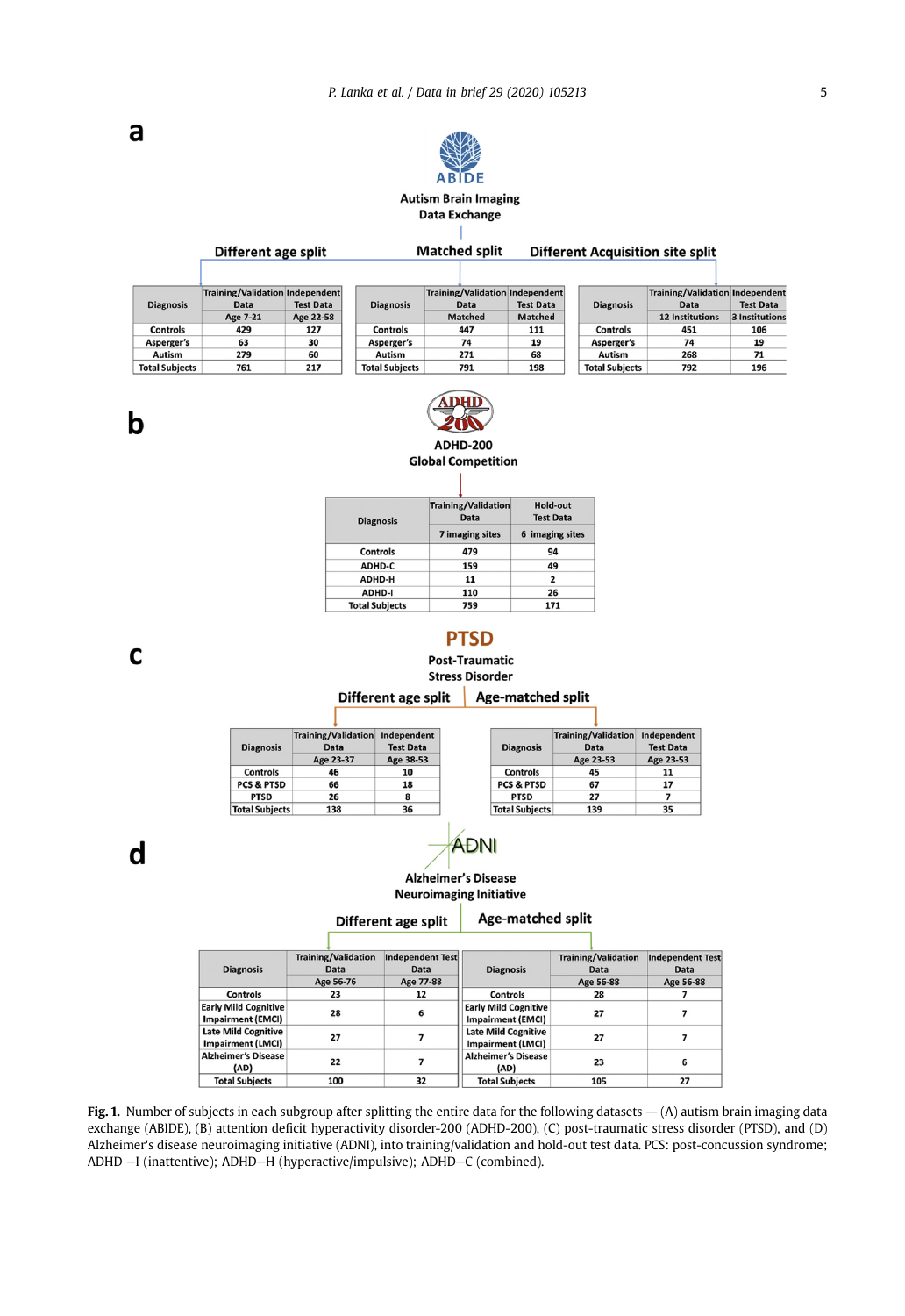A t-test/ANOVA with  $p<0.05$  (FDR corrected), was performed on the features in the training/validation data to reduce the number of features to around 1000, after controlling for differences in the head motion, age, race, and education between the groups. This was performed to reduce the computational time and ensure that the classifiers do not overfit the data. The hold-out test datasets were not used for feature selection by a t-test/ANOVA. Hence, it can be used to provide an unbiased estimate of the performance of the classifiers.

#### 3. MALINI toolbox

We developed Machine Learning in NeuroImaging (MALINI), a MATLAB (MathWorks, Natick, MA) based toolbox which automates the entire process. It allows one to automatically extract the functional connectivity (undirected measure based on Pearson's correlation between time series) and effective connectivity (directed measure based on Granger causality inferred from multivariate autoregressive models of time series [[15,16](#page-8-0)]) features from the preprocessed 4D fMRI volumes. A picture of the GUI for the toolbox is shown in Fig. 2. Firstly, the toolbox divides the entire dataset into training data and test data based on a value entered in a data split ratio field. Using the preprocessed 4D fMRI volumes, the toolbox extracts the time-series from the CC200 template [[4\]](#page-7-0), CC400 [[4\]](#page-7-0) or Dosenbach 160 ROIs [[17\]](#page-8-0). The toolbox also gives the user a chance to use their own brain parcellation template. BOLD time series is a convolution of the hemodynamic response function (HRF) with latent neuronal activity. Since the HRF varies across brain regions and individuals, it affects both functional [\[9\]](#page-8-0) and effective connectivity metrics [[18\]](#page-8-0). Therefore, blind HRF deconvolution becomes especially important to obtain reliable connectivity metrics in the latent neural space. Considering the advantages of HRF deconvolution  $[19–21]$  $[19–21]$  $[19–21]$  $[19–21]$  $[19–21]$ , the toolbox gives the user an option to extract connectivity-based features either from the raw BOLD-time series or from the deconvolved data after performing a blind hemodynamic deconvolution of the time-series as detailed in Wu et al. [[14\]](#page-8-0). The toolbox calculates pair-wise functional connectivity metrics from Pearson's correlation coefficient and pair-wise effective connectivity metrics utilizing Granger causality, either from the original time series or the HRF deconvolved latent neural time series. Using the time series, the toolbox then calculates (i) Static functional connectivity (SFC), (ii) Dynamic functional connectivity (DFC) [\[22\]](#page-8-0), and (iii) Static effective connectivity (SEC) [[9\]](#page-8-0). Consequently, the user has the option of using static functional connectivity (SFC), the variance of dynamic functional connectivity (varDFC) [[23](#page-8-0)], or static effective connectivity (SEC) as features from the time series for disease classification. The toolbox also gives the user the opportunity to directly classify any type of feature (i.e. need not necessarily be connectivity) arranged as rows and subjects as columns in an excel file.



Fig. 2. A snapshot of the GUI for the proposed MALINI toolbox.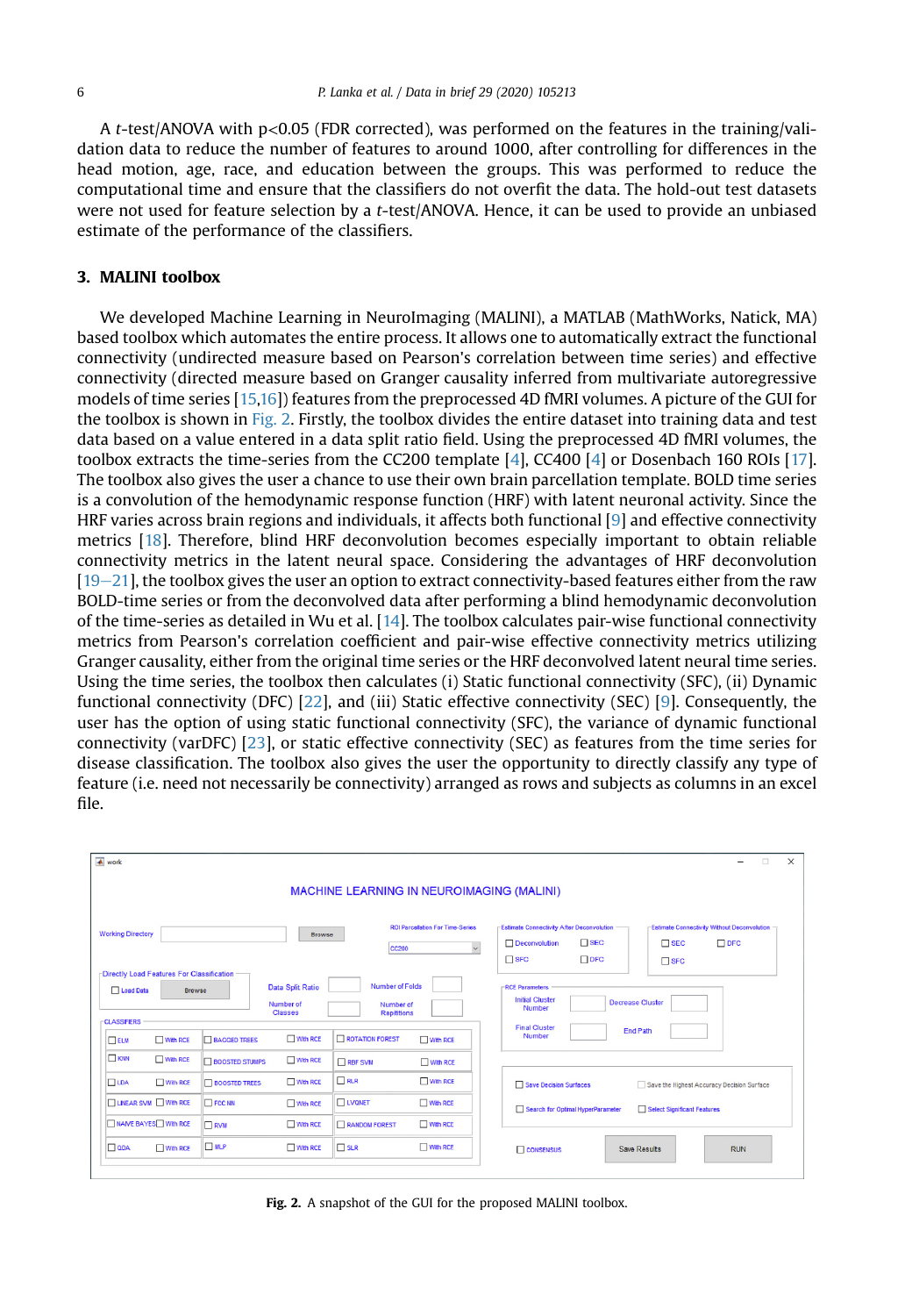2

The classification procedure in the toolbox implements the classifiers in a nested cross-validation procedure with the inner cross-validation loop used for feature selection and the outer crossvalidation loop used for performance estimation. Since the number of features obtained are  $\setminus$ 

for static and dynamic functional connectivity measures and twice as many for effective connectivity, feature reduction can help avoid overfitting and give better generalization. Reducing the features quickly is accomplished by t-test filtering within the inner cross-validation loop to include only the features whose means are significantly different between the groups. Consequently, the crossvalidation estimate of the classifier performance is unbiased and ensures clear separation between feature selection and performance estimation. The users also have the option of implementing the classifiers in a recursive cluster elimination (RCE) framework [\[24\]](#page-8-0) for further feature elimination, though it requires exponentially more time, as it is a wrapper method. Given the computational and time constraints, RCE framework is recommended if the number of features is still large compared to the number of class instances in the sample, even after t-test/ANOVA filtering. The RCE classification procedure requires additional parameters such as the initial number of feature clusters, the final number of feature clusters and the number of feature clusters to be eliminated at every step in the RCE procedure. These parameters can be set in the toolbox.

The number of folds for cross-validation and the number of repetitions of the cross-validation procedure can be set in the toolbox. The classifiers implemented in the toolbox include Probabilistic/Bayesian methods: Gaussian naïve Bayes (GNB), linear discriminant analysis (LDA), quadratic discriminant analysis (QDA), sparse logistic regression (SLR), regularized logistic regression (RLR), (ii) Kernel methods: linear and radial -basis function (RBF) kernel support vector machine (SVM) [[25](#page-8-0)], relevance vector machine (RVM), (iii) Artificial neural networks: multilayer perceptron neural net (MLP-Net), fully connected neural net (FC-Net), extreme learning machine (ELM), linear vector quantization net (LVQNET), (iv) Instance-based learning: k-nearest neighbors (KNN), (v) Decision tree based ensemble methods: bagged trees [[26](#page-8-0)], boosted trees, boosted stumps, random forest, rotation forest. More information about the classifiers can be obtained from Lanka et al. [\[1\]](#page-7-0). The toolbox also gives the user the opportunity to modify the default parameters for optimizing hyperparameters in the included classifiers. The optimal hyperparameters are chosen by a simple grid search via a linear or an exponential search procedure. When more than one classifier is selected, the user can select the consensus classifier, which uses the all the selected classifiers to predict the disease class of the observations in the test data (For details regarding the consensus classifier, the readers are referred to Lanka et al. [[1](#page-7-0)]).

The toolbox provides the overall accuracy (balanced and unbalanced accuracies), individual class accuracies, and the confusion matrix. We did not add specificity, sensitivity and positive predictive value (PPV) measures because it would be difficult to interpret such measures for multi-class classification scenarios with controls and subcategories of clinical populations. But since, the toolbox does output the confusion matrix, the users can use the confusion matrix to derive measures that they might be interested in. The toolbox also gives the user an option to save the classification models (outer k-fold x no of resamples), which can then be used to predict the disease status on an independent hold-out test dataset for replication to ensure the reliability and robustness of the classifier model obtained from training data.

#### Acknowledgements

For preparing the toolbox, we modified the MATLAB code for SVM-RCE provided by Yousef et al. [\[27](#page-8-0)], to utilize classifiers other than SVM in the RCE framework and extended it to multiple classes. The MATLAB code for the deconvolution procedure utilized in this toolbox can be obtained at [https://github.](https://github.com/guorongwu/rsHRF) [com/guorongwu/rsHRF.](https://github.com/guorongwu/rsHRF) We used the code available at [http://www.cns.atr.jp/~oyamashi/SLR\\_WEB.html](http://www.cns.atr.jp/%7Eoyamashi/SLR_WEB.html) for implementing both sparse logistic regression (SLR) and regularized logistic regression (RLR) in MATLAB [[28](#page-8-0)]. We used the LIBSVM package [\[29\]](#page-8-0) for the implementation of support vector machine (SVM) in MATLAB [https://www.csie.ntu.edu.tw/~cjlin/libsvm.](https://www.csie.ntu.edu.tw/%7Ecjlin/libsvm) For relevance vector machine (RVM), we used the code provided with Thayanathan et al. [[30](#page-8-0)]. For the Rotation Forest classifier [\[31](#page-8-0)], we used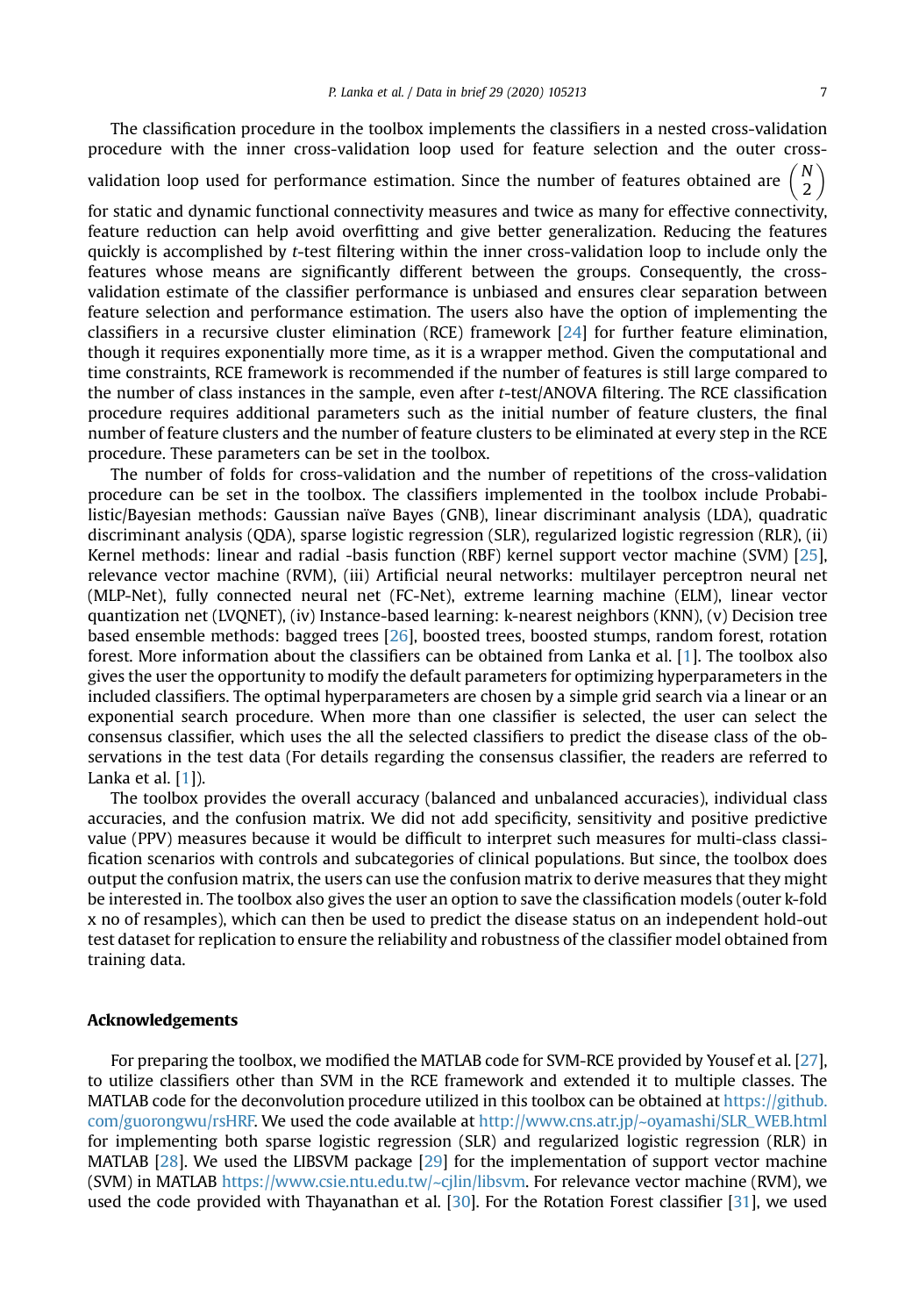<span id="page-7-0"></span>the MATLAB code available at [https://www.mathworks.com/matlabcentral/](https://www.mathworks.com/matlabcentral/fileexchange/38792-rotation-forest-algorithm)fileexchange/38792 [rotation-forest-algorithm.](https://www.mathworks.com/matlabcentral/fileexchange/38792-rotation-forest-algorithm) The Matlab code for Extreme learning machine (ELM) [\[32,33\]](#page-8-0) was obtained from [http://www.ntu.edu.sg/home/egbhuang/elm\\_kernel.html.](http://www.ntu.edu.sg/home/egbhuang/elm_kernel.html) For the remaining classifiers, we used the inbuilt classifier functions available in MATLAB.

For the functional connectivity data included with this article, we would like to acknowledge the contributions of International Neuroimaging Data-Sharing Initiative (INDI), the organizers of the International ADHD-200 competition and Neurobureau for providing us with access to the ADHD neuroimaging data. We also used data from the Alzheimer's Disease Neuroimaging Initiative (ADNI) ([adni.](http://adni.loni.usc.edu) [loni.usc.edu\)](http://adni.loni.usc.edu) database. As such, the investigators within the ADNI contributed to the design and implementation of ADNI and/or provided data but did not participate in analysis or writing of this report. A complete listing of ADNI investigators can be found at [http://adni.loni.usc.edu/wp-content/](http://adni.loni.usc.edu/wp-content/uploads/how_to_apply/ADNI_Acknowledgement_List.pdf) [uploads/how\\_to\\_apply/ADNI\\_Acknowledgement\\_List.pdf.](http://adni.loni.usc.edu/wp-content/uploads/how_to_apply/ADNI_Acknowledgement_List.pdf) We would also like to acknowledge the researchers and agencies that contributed to the ABIDE database. Finally, the authors acknowledge financial support for PTSD/PCS data acquisition from the U.S. Army Medical Research and Materiel Command (MRMC) (Grant # 00007218). The views, opinions, and/or findings from PTSD/PCS data contained in this article are the private views of the authors, and are not to be construed as official, or as reflecting true views of the Department of the Army or the Department of Defense. Material has been reviewed by the Walter Reed Army Institute of Research. There is no objection to its presentation and/or publication. The funders had no role in study design, data collection and analysis, decision to publish, or preparation of the manuscript. The investigators have adhered to the policies for protection of human subjects as prescribed in AR  $70-25$ . The authors thank the personnel at the TBI clinic and behavioral health clinic, Fort Benning, GA, USA and the US Army Aeromedical Research Laboratory, Fort Rucker, AL, USA, and most of all, the Soldiers who participated in the study. The authors thank Julie Rodiek and Wayne Duggan for facilitating PTSD data acquisition.

#### Appendix A. Supplementary data

Supplementary data to this article can be found online at [https://doi.org/10.1016/j.dib.2020.105213.](https://doi.org/10.1016/j.dib.2020.105213)

### Conflict of Interest

The authors declare that they have no known competing financial interests or personal relationships that could have appeared to influence the work reported in this paper.

#### References

- [1] P. Lanka, D. Rangaprakash, M.N. Dretsch, J.S. Katz, T.S. Denney Jr., G. Deshpande, Supervised Machine Learning for Diagnostic Classification from Large-Scale Neuroimaging Datasets, Brain Imaging and Behavior, 2019 in press, [https://doi.org/](https://doi.org/10.1007/s11682-019-00191-8) [10.1007/s11682-019-00191-8.](https://doi.org/10.1007/s11682-019-00191-8)
- [2] M.R. Arbabshirani, S. Plis, J. Sui, V.D. Calhoun, Single subject prediction of brain disorders in neuroimaging: promises and pitfalls, Neuroimage 145 (2017) 137-165, <https://doi.org/10.1016/j.neuroimage.2016.02.079>.
- [3] L.Q. Uddin, D.R. Dajani, W. Voorhies, H. Bednarz, R.K. Kana, Progress and roadblocks in the search for brain-based biomarkers of autism and attention-deficit/hyperactivity disorder, Transl. Psychiatry 7 (2017) e1218, [https://doi.org/10.1038/](https://doi.org/10.1038/tp.2017.164) [tp.2017.164](https://doi.org/10.1038/tp.2017.164).
- [4] R.C. Craddock, G. James, P.E. Holtzheimer, X.P. Hu, H.S. Mayberg, A whole brain fMRI atlas generated via spatially constrained spectral clustering, Hum. Brain Mapp. 33 (2012) 1914-1928, [https://doi.org/10.1002/hbm.21333.](https://doi.org/10.1002/hbm.21333)
- [5] M.A. Syed, Z. Yang, X.P. Hu, G. Deshpande, Investigating brain connectomic alterations in autism using the reproducibility of independent components derived from resting state functional MRI data, Front. Neurosci. 11 (2017) 459, [https://doi.org/](https://doi.org/10.3389/fnins.2017.00459) [10.3389/fnins.2017.00459.](https://doi.org/10.3389/fnins.2017.00459)
- [6] The ADHD-200 Consortium, the ADHD-200 Consortium: a model to advance the translational potential of neuroimaging in clinical neuroscience, Front. Syst. Neurosci. 6 (2012) 62, <https://doi.org/10.3389/fnsys.2012.00062>.
- [7] G. Deshpande, P. Wang, D. Rangaprakash, B. Wilamowski, Fully connected cascade artificial neural network architecture for attention deficit hyperactivity disorder classification from functional magnetic resonance imaging data, IEEE Trans. Cybern. 45 (2015) 2668-2679, [https://doi.org/10.1109/TCYB.2014.2379621.](https://doi.org/10.1109/TCYB.2014.2379621)
- [8] S. Zhao, D. Rangaprakash, A. Venkataraman, P. Liang, G. Deshpande, Investigating focal connectivity deficits in Alzheimer's disease using directional brain networks derived from resting-state fMRI, Front. Aging Neurosci. 9 (2017) 211, [https://doi.](https://doi.org/10.3389/fnagi.2017.00211) [org/10.3389/fnagi.2017.00211.](https://doi.org/10.3389/fnagi.2017.00211)